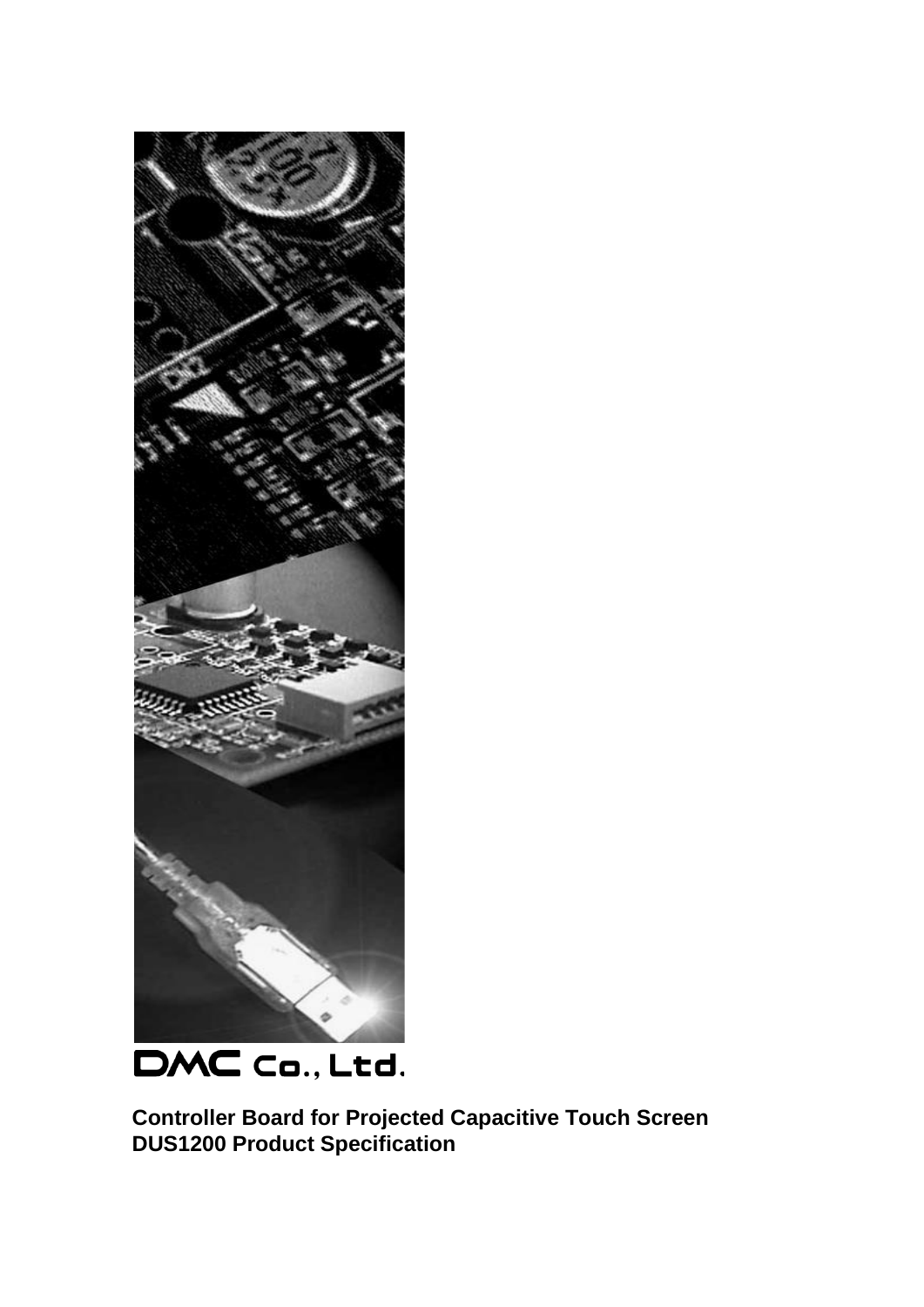# $DMC$  Co., Ltd.

# **Table of Contents**

**Outline Dimensional Drawing**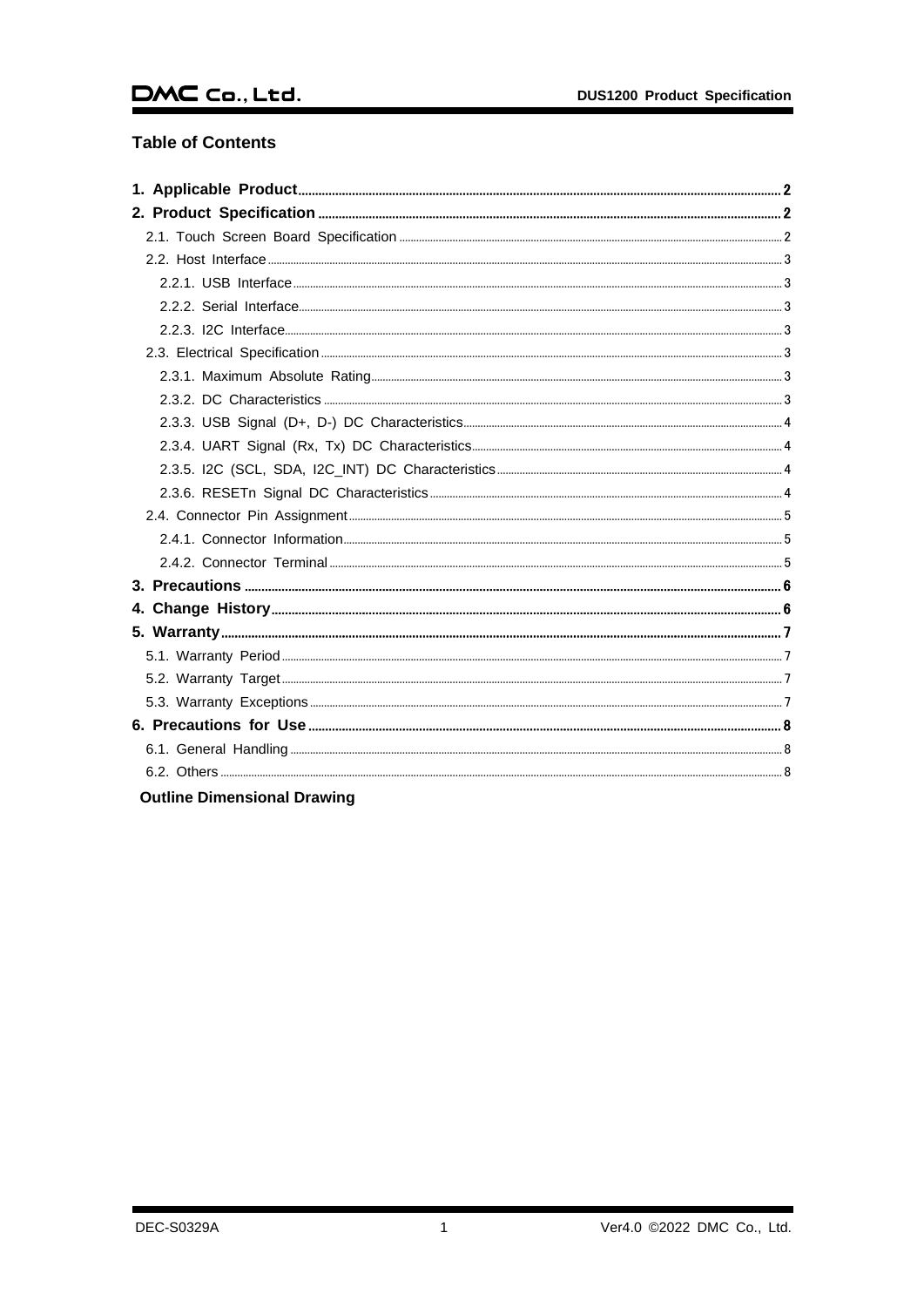# <span id="page-2-0"></span>**1. Applicable Product**

This specification sheet is applied to DUS1200 touch screen controller board.

# <span id="page-2-1"></span>**2. Product Specification**

# <span id="page-2-2"></span>**2.1. Touch Screen Board Specification**

|                                  |                                               | <b>Item</b>                                  | <b>Specification</b>                 | <b>Note</b>                                                                                                    |
|----------------------------------|-----------------------------------------------|----------------------------------------------|--------------------------------------|----------------------------------------------------------------------------------------------------------------|
| <b>Touch Detection Principle</b> |                                               |                                              | <b>Projected Capacitive</b>          |                                                                                                                |
| Host Interface                   |                                               |                                              | <b>USB Full Speed</b><br>UART<br>12C | Compatibility with UART<br>or I2C depends on<br>firmware.<br>Please check with our<br>sales for compatibility. |
| Input Power-supply Voltage       |                                               |                                              | $4.75 \sim 5.25$ [V]                 |                                                                                                                |
| <b>Driving Voltage</b>           |                                               |                                              | 18 <sub>V</sub>                      |                                                                                                                |
| <b>Operating Temperature</b>     |                                               |                                              | -40 [°C] to 85 [°C]                  | No dew condensation                                                                                            |
| <b>Storing Temperature</b>       |                                               |                                              | -40 [°C] to 85 [°C]                  | No dew condensation                                                                                            |
| Main IC                          |                                               |                                              | MCU 1 [pc]                           |                                                                                                                |
|                                  |                                               |                                              | Sensor IC 1 [pc]                     |                                                                                                                |
| Number of                        |                                               | Electrode (X)                                | 38 max.                              |                                                                                                                |
| Electrodes<br>Electrode (Y)      |                                               | 24 max.                                      |                                      |                                                                                                                |
|                                  | Normal Coordinate Number to Output 5 [Finger] |                                              |                                      | Maximum 30                                                                                                     |
|                                  | Report rate (1 finger)                        |                                              | 100 [Hz]                             | $*_{2}$                                                                                                        |
|                                  | Report rate (2 finger)                        |                                              | 100 [Hz]                             | $*2$                                                                                                           |
|                                  |                                               | Report rate (2 finger at same axis) 100 [Hz] |                                      | $*2$                                                                                                           |
|                                  |                                               | Electrode resolution                         | 256 [1/Electrode]                    |                                                                                                                |
| Coordinate                       |                                               | 2 finger minimum distance (X)                | 3.5 [Electrode]                      | 21[mm] @ 6[mm] $\diamondsuit$                                                                                  |
| Performance                      |                                               | 2 finger minimum distance (Y)                | 3.5 [Electrode]                      | 21[mm] @ 6[mm] $\diamondsuit$                                                                                  |
|                                  |                                               | Coordinate Accuracy                          | $Max \pm 3.0$ mm                     |                                                                                                                |
|                                  | (high accuracy area)                          |                                              |                                      | $*1$                                                                                                           |
|                                  |                                               | Coordinate Accuracy                          | Max $±6.0$ mm                        |                                                                                                                |
|                                  | (low accuracy area)                           |                                              |                                      |                                                                                                                |
| Low accuracy area                |                                               |                                              | 3 [Electrode]                        | Specify 3 areas from the<br>edge                                                                               |
| <b>Low Power Mode</b>            |                                               |                                              | <b>USB Suspend mode</b>              |                                                                                                                |
| Calibration                      |                                               | Calibration function                         | Support                              |                                                                                                                |
|                                  |                                               | <b>Calibration Time</b>                      | Max 10 [sec]                         | *3                                                                                                             |

\*1. Touch contact size: φ10. The indicated coordinate accuracies are performances under a noise-free environment. The accuracy may significantly drop due to extrinsic noises and surrounding environment.

\*2. The indicated values depend on software noise filter and CR values of the sensor glass. This specification is of the operation by normal clock scan.

\*3. Calibration Time varies according to size of the touch screen.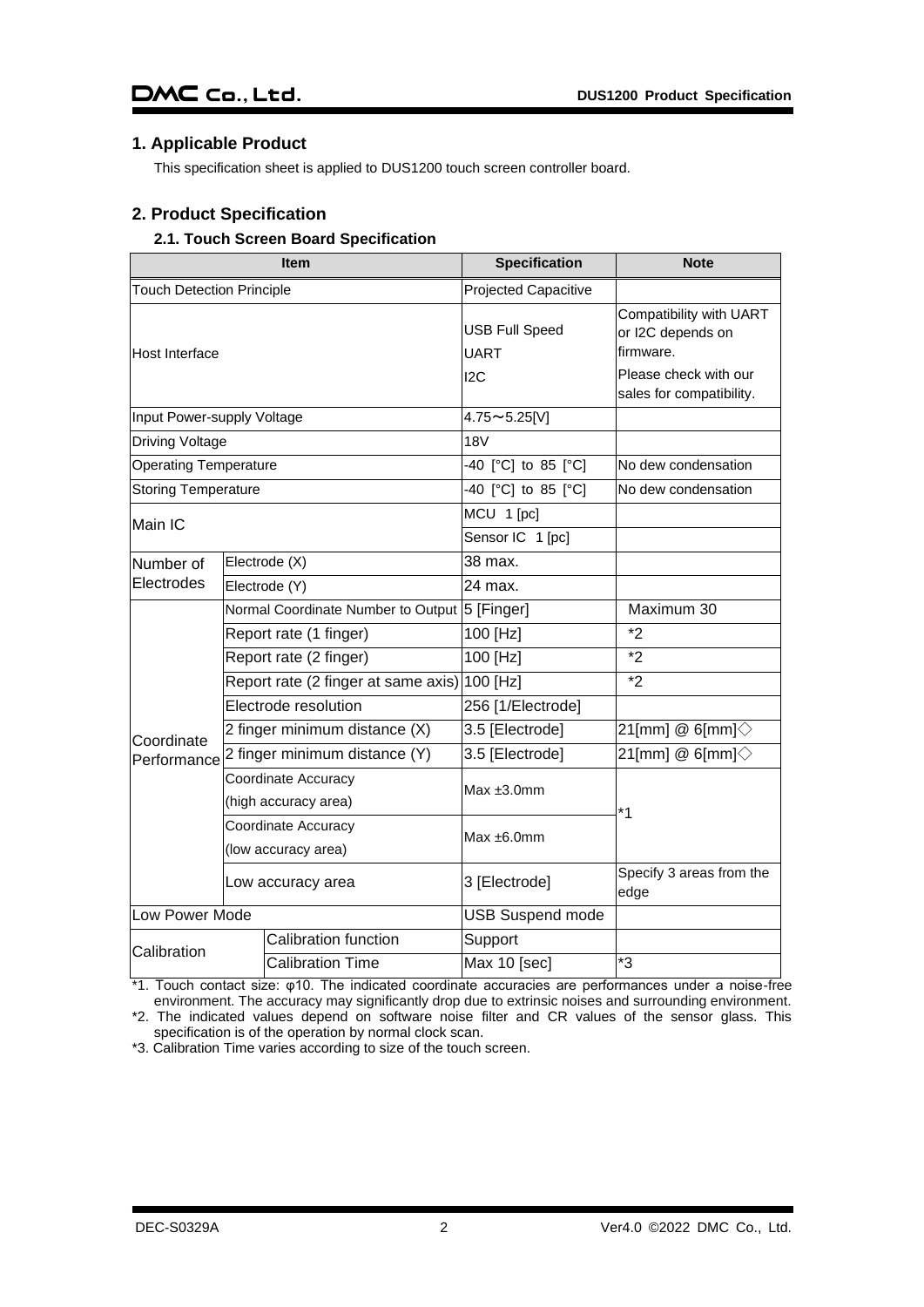# <span id="page-3-1"></span><span id="page-3-0"></span>**2.2. Host Interface**

#### 2.2.1. USB Interface

| <b>Item</b>        | <b>Specification</b>               | <b>Note</b> |
|--------------------|------------------------------------|-------------|
| Host Interface     | USB 2.0 Full speed 12[Mbps]        |             |
| Power supply       | Bus-powered                        |             |
| Power type         | High power device                  |             |
| VendorID/ProductID | 0x0AFA / 0x07D7                    |             |
|                    | (Firmware update: 0x0AFA / 0x07D6) |             |
| Power save mode    | <b>USB Suspend mode</b>            | Except      |
|                    | (Complying with USB specification) | current.    |

#### 2.2.2. Serial Interface

<span id="page-3-2"></span>

| <b>Item</b>    | <b>Value</b>              | <b>Note</b> |
|----------------|---------------------------|-------------|
| Host Interface | UART Baud Rate 57.6[Kbps] |             |
| Data bits      |                           |             |
| Stop bit       |                           |             |
| Parity check   | None                      |             |

#### 2.2.3. I2C Interface

<span id="page-3-3"></span>

| <b>Item</b>          | <b>Specification</b>             | <b>Note</b> |
|----------------------|----------------------------------|-------------|
| Slave adress         | 0x5C                             |             |
| Transfer speed       | 400 kbps                         | Fast mode   |
| Transfer data length | Maximum 255 bits + Length 1 bits |             |
| Slave mode           | Single master IC only.           |             |
|                      | Multi-master IC is not supported |             |

# <span id="page-3-5"></span><span id="page-3-4"></span>**2.3. Electrical Specification**

2.3.1. Maximum Absolute Rating

| <b>Item</b>              | <b>Specifications</b> |      |      | Unit | <b>Note</b> |
|--------------------------|-----------------------|------|------|------|-------------|
|                          | Min.                  | Typ. | Max. |      |             |
| Touch Panel Power Supply | $-0.3$                |      |      |      |             |

# <span id="page-3-6"></span>2.3.2. DC Characteristics

Board Consumption Current

Test Condition : Ta = 25°C, Vcc = 5V

| <b>Item</b>                           | <b>Specifications</b> |      |      | <b>Unit</b> | <b>Note</b>                                       |
|---------------------------------------|-----------------------|------|------|-------------|---------------------------------------------------|
|                                       | Min.                  | Typ. | Max. |             |                                                   |
| <b>Touch Panel Power Supply</b>       | 4.75                  | 5    | 5.25 | V           |                                                   |
| Consumption current<br>(In Operation) |                       | 75   |      | mA          | Report rate:100Hz<br>10 Finger<br><b>USB Vbus</b> |
| Suspend mode                          |                       | 30   |      | mA          | <b>USB Vbus</b>                                   |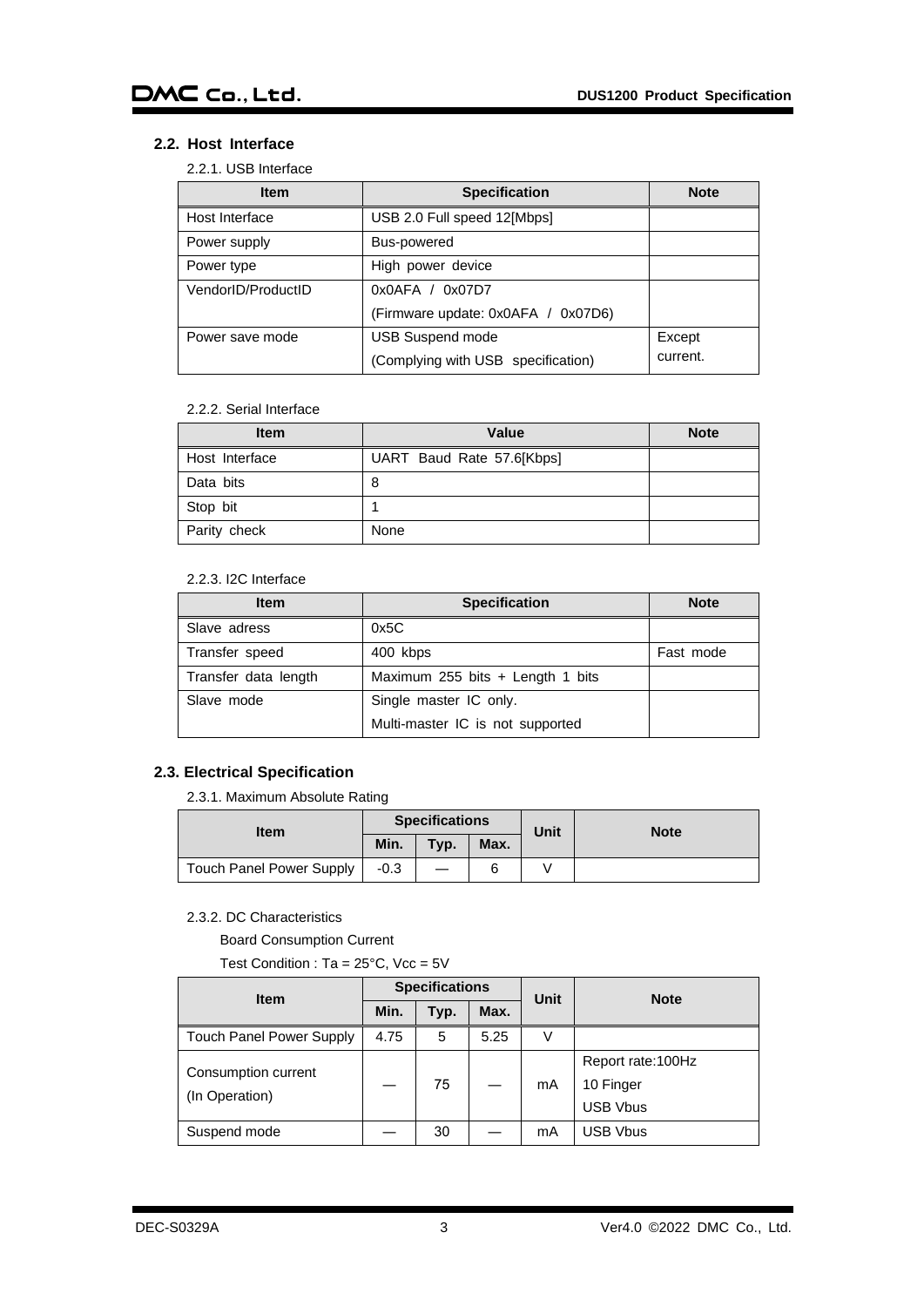## <span id="page-4-0"></span>2.3.3. USB Signal (D+, D-) DC Characteristics

| <b>Item</b>               | <b>Specifications</b> |      |      | <b>Unit</b> | <b>Note</b> |
|---------------------------|-----------------------|------|------|-------------|-------------|
|                           | Min.                  | Typ. | Max. |             |             |
| Input High Voltage        | 2.0                   |      | 3.6  | V           |             |
| Input Low Voltage         |                       |      | 0.8  | V           |             |
| Output High Voltage       | 2.8                   |      | 3.6  | V           |             |
| <b>Output Low Voltage</b> | 0                     |      | 0.3  | V           |             |

### 2.3.4. UART Signal (Rx, Tx) DC Characteristics

<span id="page-4-1"></span>

| <b>Parameter</b>         | <b>Specifications</b> |      |      | Unit | <b>Note</b> |
|--------------------------|-----------------------|------|------|------|-------------|
|                          | Min.                  | Typ. | Max. |      |             |
| Input High Voltage (Rx)  | 2.0                   |      | 3.6  | V    |             |
| Input Low Voltage (Rx)   | $\overline{a}$        |      | 0.6  | V    |             |
| Output High Voltage (Tx) | 2.4                   |      | 3.6  |      |             |
| Output Low Voltage (Tx)  | -                     |      | 0.4  | V    |             |

# 2.3.5. I2C (SCL, SDA, I2C\_INT) DC Characteristics

<span id="page-4-2"></span>

| <b>Item</b>        | <b>Specification</b> |      |      | <b>Unit</b> | <b>Note</b> |
|--------------------|----------------------|------|------|-------------|-------------|
|                    | Min.                 | Typ. | Max. |             |             |
| Input High Voltage | 2.0                  |      | 3.6  |             |             |
| Input Low Voltage  |                      |      | 0.6  |             |             |
| Output Low Voltage |                      |      | 0.4  |             |             |

SCL, SDA, I2C\_INT is output by Open drain.

SCL, SDA, I2C\_INT is Pullup on DUS1200. (SCL, SDA=3.3V\_4.7kΩ, I2C\_INT =3.3V\_10kΩ)

#### 2.3.6. RESETn Signal DC Characteristics

<span id="page-4-3"></span>

| <b>Item</b>         | <b>Specifications</b> |      |      | Unit | <b>Note</b> |
|---------------------|-----------------------|------|------|------|-------------|
|                     | Min.                  | Typ. | Max. |      |             |
| Input High Voltage  | 2.3                   |      | 3.6  |      |             |
| Input Low Voltage   |                       |      | 0.9  |      |             |
| Minimum pulse width |                       |      |      | ms   |             |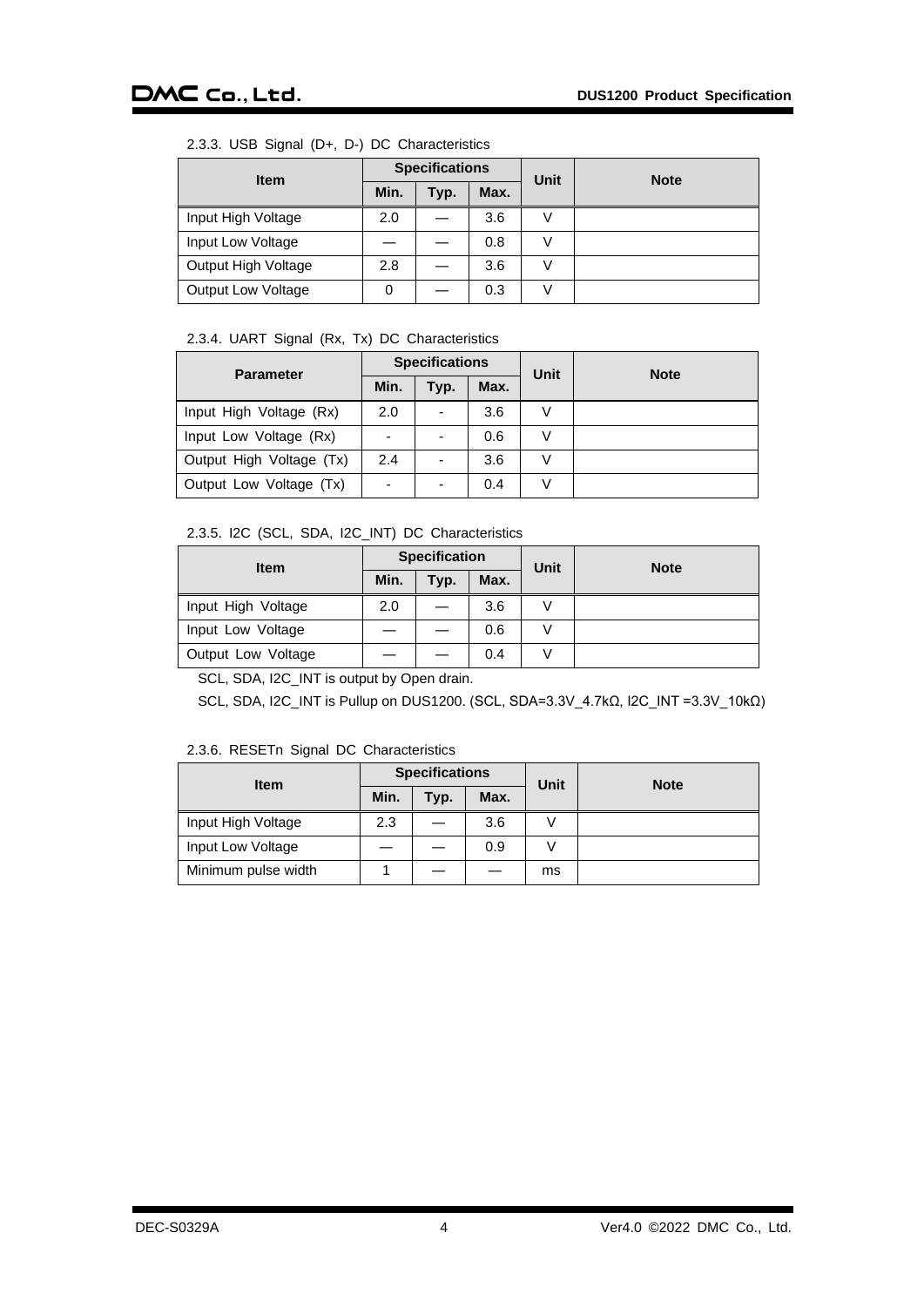# <span id="page-5-1"></span><span id="page-5-0"></span>**2.4. Connector Pin Assignment**

2.4.1. Connector Information

| <b>Connector</b><br><b>Number</b> | <b>Model Number</b>  | <b>Maker</b> |
|-----------------------------------|----------------------|--------------|
| CN <sub>1</sub>                   | SM06B-SRSS-TB        | <b>JST</b>   |
| CN <sub>2</sub>                   | SM11B-SRSS-TB        | <b>JST</b>   |
| CN <sub>4</sub>                   | FH34SRJ-26S-0.5H(50) | Hirose       |
| CN <sub>5</sub>                   | FH34SRJ-40S-0.5H(50) | Hirose       |

#### 2.4.2. Connector Terminal

<span id="page-5-2"></span>

| <b>Connector</b><br><b>Number</b> | <b>Terminal</b><br><b>Number</b> | <b>Terminal</b><br><b>Name</b> | <b>Description</b>                                                |
|-----------------------------------|----------------------------------|--------------------------------|-------------------------------------------------------------------|
| CN <sub>1</sub>                   | 1                                | <b>VBUS</b>                    | USB power input                                                   |
|                                   | $\overline{2}$                   | D-                             | USB <sub>D</sub> -                                                |
|                                   | 3                                | D+                             | USB D+                                                            |
|                                   | 4                                | <b>GND</b>                     | USB GND                                                           |
|                                   | 5                                | <b>RESET<sub>n</sub></b>       | <b>Reset Terminal Active Low</b>                                  |
|                                   |                                  |                                | Minimum Pulse Width 1ms                                           |
|                                   |                                  |                                | (Connection is unnecessary. It is pulled<br>up within the board.) |
|                                   | 6                                | <b>GND</b>                     | <b>Reset GND</b>                                                  |
| CN <sub>2</sub>                   | 1                                | ICE_CK                         | Unused                                                            |
|                                   | $\overline{2}$                   | ICE_DAT                        | Unused                                                            |
|                                   | 3                                | <b>RESETn</b>                  | <b>Reset Terminal Active Low</b>                                  |
|                                   |                                  |                                | Minimum Pulse Width 1ms                                           |
|                                   |                                  |                                | (Connection is unnecessary. It is pulled<br>up within the board.) |
|                                   | 4                                | Tx                             | <b>UART</b> Communication                                         |
|                                   |                                  |                                | DUS Board to Host Computer                                        |
|                                   | 5                                | <b>Rx</b>                      | <b>UART</b> Communication                                         |
|                                   |                                  |                                | Host Computer to DUS Board                                        |
|                                   | 6                                | <b>SCL</b>                     | 12C                                                               |
|                                   | $\overline{7}$                   | <b>SDA</b>                     | 12C                                                               |
|                                   | 8                                | I2C_INT /<br><b>GPIO</b>       | For Interrupt signal when using I2C                               |
|                                   | 9                                | VCC_IN                         | DC 5V Power Input                                                 |
|                                   | 10                               | ICE_VCC                        | Unused                                                            |
|                                   | 11                               | <b>GND</b>                     | Power GND                                                         |
| CN <sub>4</sub>                   |                                  |                                | Connector for touch sensor, 24 pins                               |
| CN <sub>5</sub>                   |                                  |                                | Connector for touch sensor, 38 pins                               |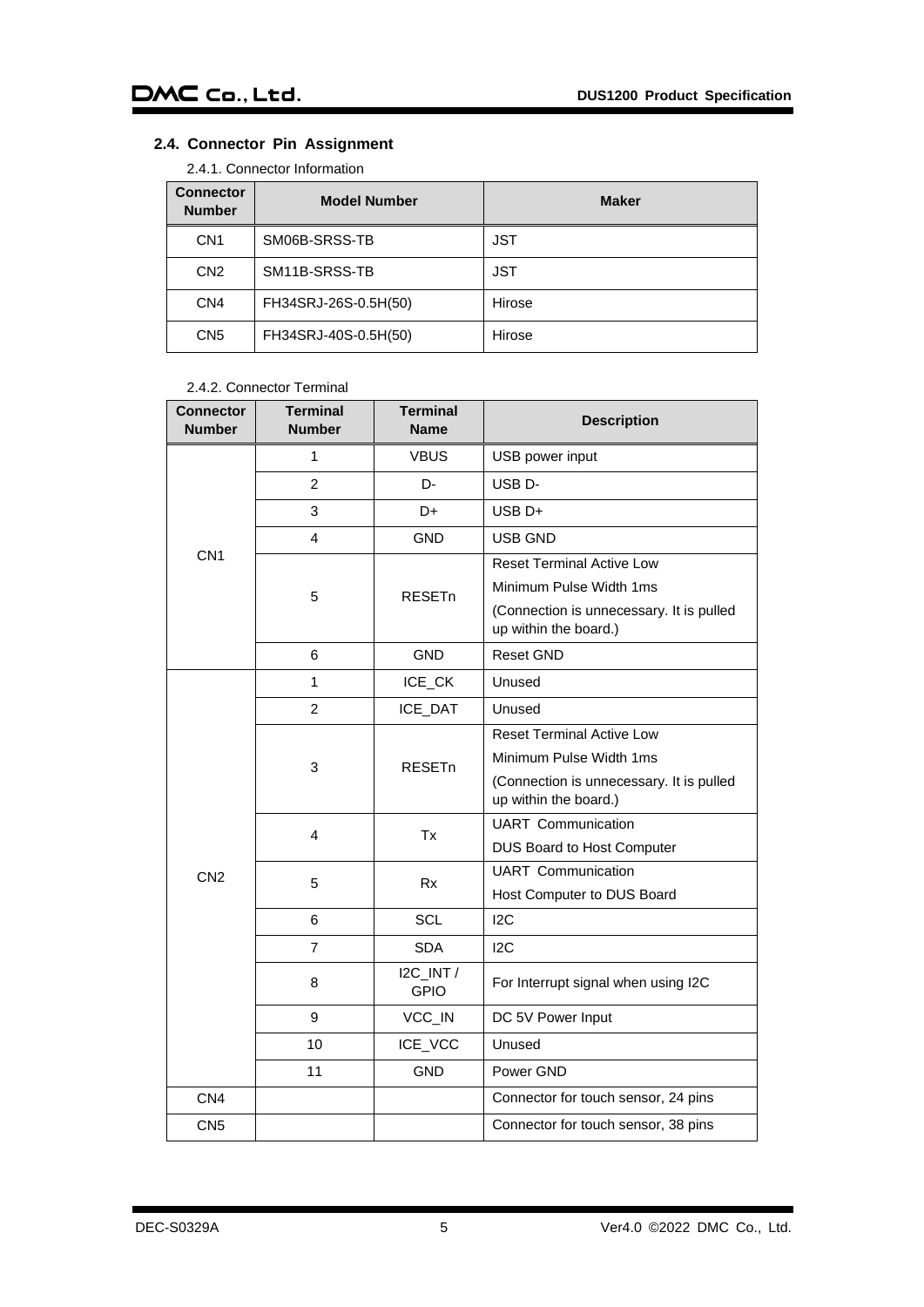#### <span id="page-6-0"></span>**3. Precautions**

Do not boot the controller while a hand or metal is on the touch panel. It may not work properly after booted.

Operation may become unstable depending on the surrounding environment.

Do not use the controller under environments that affect capacitive values (Possible affecting factor is power supply noise.).

The application tool, TPOffset must be executed in advance of the use of touch screens. TPOffset, the application software, which can be downloaded from the DMC's website shown in below. It is executable on Windows OS.

DMC's website: TPOffset download page <http://www.dmccoltd.com/english/download/tpoffset.asp>

# <span id="page-6-1"></span>**4. Change History**

Ver1.0 (October 25, 2019) First release

Ver2.0 (June 3, 2020)

Specification for UART interface is added.

#### Ver3.0 (April 16, 2021)

2.1 Touch Screen Board Specification Added note on Host Interface Revised operating temperature and storage temperature ranges Revised coordinate accuracy specification values

- 2.3.2. DC Characteristics Added max values.
- 2.4.2. Connector Terminal

CN1: RESETn Added "(Connection is unnecessary. It is pulled up within the board.)". CN2: RESETn Added "(Connection is unnecessary. It is pulled up within the board.)". Tx/Rx Deleted "(5V TTL Level)".

3. Precautions Added a sentence Dimensional Drawing Added components on backside of the board.

Ver4.0 (January 12, 2022)

Specification for I2C interface is added.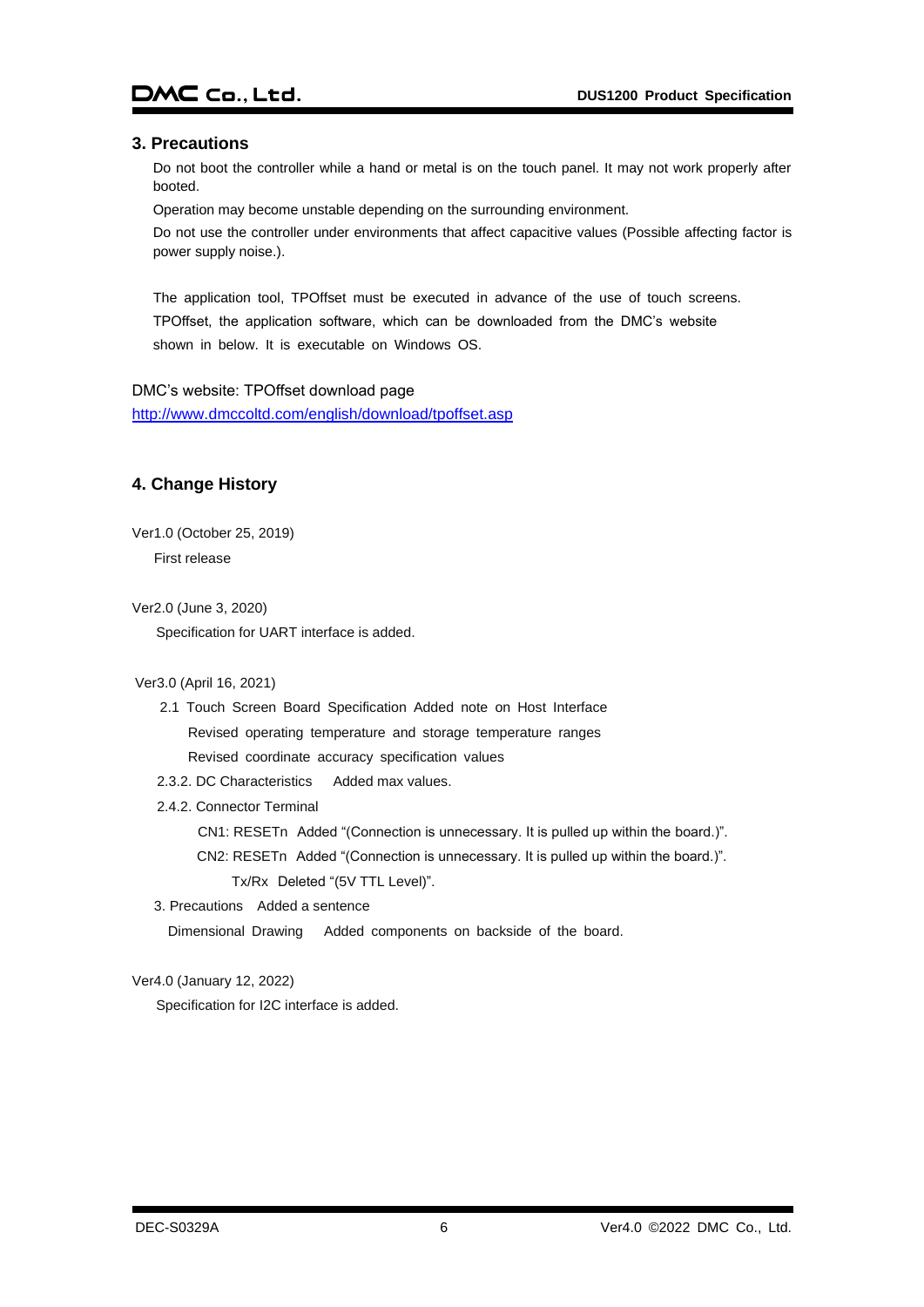## <span id="page-7-1"></span><span id="page-7-0"></span>**5. Warranty**

#### **5.1. Warranty Period**

- § The warranty period is limited to 1 year from the date of shipping. The warranty for the initial defection such as appearance defection is limited to 1 month.
- § Any defected parts under proper use will be examined by the supplier and replaced by the new parts if the defection is considered to be caused by the supplier.
- § The replacement is subject to be included in the next lot.

## <span id="page-7-2"></span>**5.2. Warranty Target**

- § The warranty only covers the product itself and does not cover any damage to others caused by using this product. Onsite repair or replacement is not supported.
- § We will do our best for delivery problem and product defections, but the warranty for the production line is not covered.

#### <span id="page-7-3"></span>**5.3. Warranty Exceptions**

Following conditions are not covered with the warranty and subject to charge.

- § Any malfunctions and damages during transportation and transfer by the user.
- § Any malfunctions and damages caused by a natural disaster or a fire.
- § Any malfunctions and damages caused by static electricity
- § Any malfunctions and damages caused by the failure of the associated equipment.
- § If the product is remodeled, disassembled or repaired by the user.
- § If the product is glued onto the equipment and uninstalled.
- $\S$  Any malfunctions and damages caused by an improper usage and handling against the specifications and notes.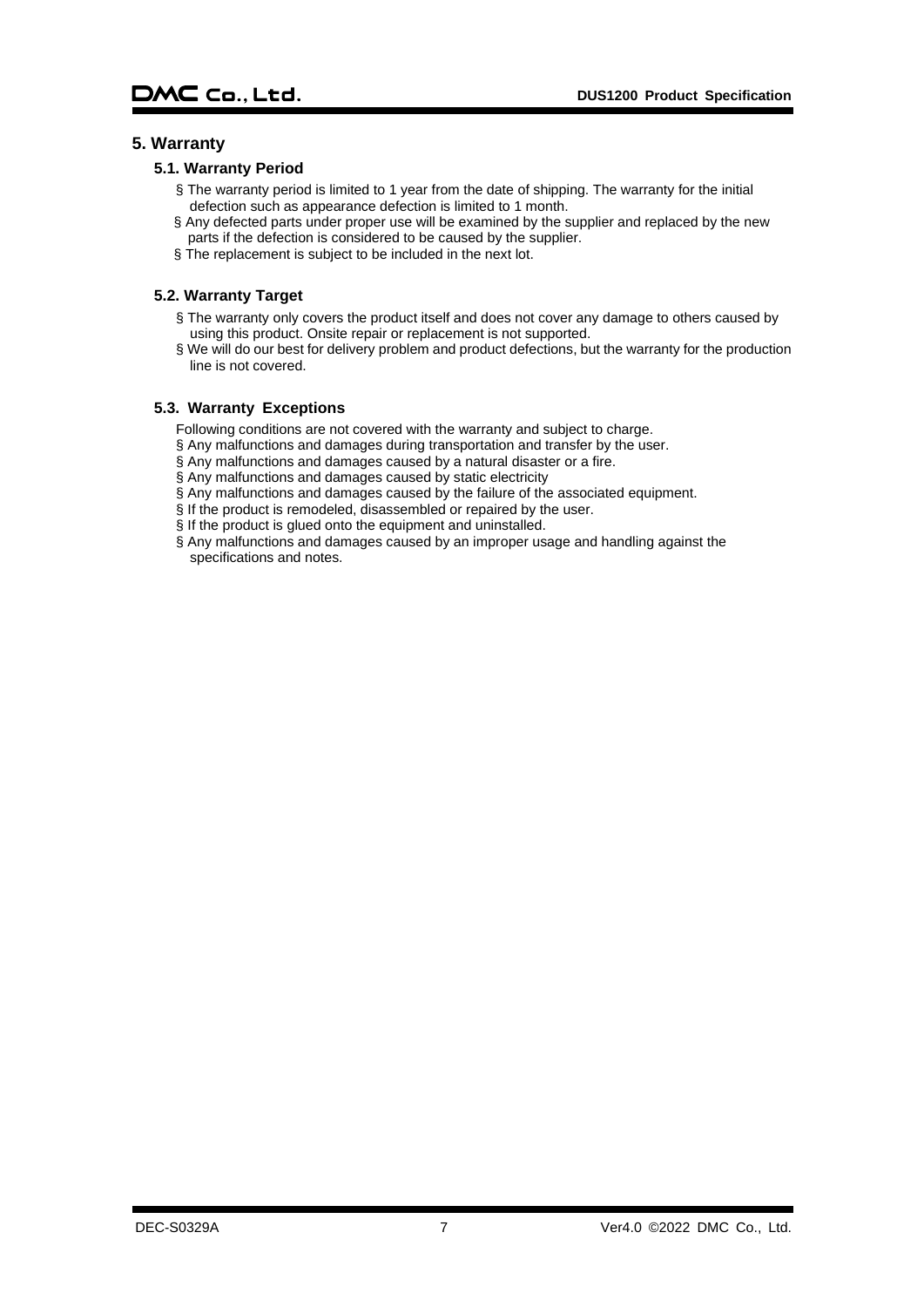### <span id="page-8-1"></span><span id="page-8-0"></span>**6. Precautions for Use**

#### **6.1. General Handling**

- § Keep the product away from any conductive objects while in use.
- § Do not touch the conductive part of the product to avoid being damaged by the electrostatic discharge. Follow the proper procedure for handling.
- § Keep the product in the proper storing environment and avoid any load to the product.
- § Do not use or store the product in the severe condition like following: Wet environment or a condition where the product is likely to get wet. Where dew condensation is likely to occur. Near solvent or acid.
- § Do not take apart or alter the product.

#### <span id="page-8-2"></span>**6.2. Others**

- § The contents of this document are subject to change without notice.
- § The manufacturer or sales representatives will not be liable for any damages or loss arising from use of this product.
- § This product is intended for use in standard applications (computers, office automation, and other office equipment, industrial, communications, and measurement equipment, personal and household devices, etc.) Please avoid using this product for special applications where failure or abnormal operation may directly affect human lives, or cause physical injury or property damage, or where extremely high levels of reliability are required (such as aerospace systems, vehicle operating control, atomic energy controls, medical devices for life support, etc.).
- § Any semiconductor devices have inherently a certain rate of failure. The user must protect against injury, damage, or loss from such failures by incorporating safety design measures into the user's facility and equipment.

DUS1200 Product Specification Ver4.0 issued on January 12, 2022 ©2022 DMC Co., Ltd.

This document can be freely distributed, but any alternation to this document is prohibited.

# $DMC$  Co., Ltd.

Interface with Touch DMC Co., Ltd. http://www.dmccoltd.com/english/ 11F Takanawa Sengakuji Ekimae Bldg., 2-18-10 Takanawa, Minato-ku, Tokyo 108-0074, Japan Phone: +81-3-6721-6731 (Japanese), 6736 (English) Fax: +81-3-6721-6732